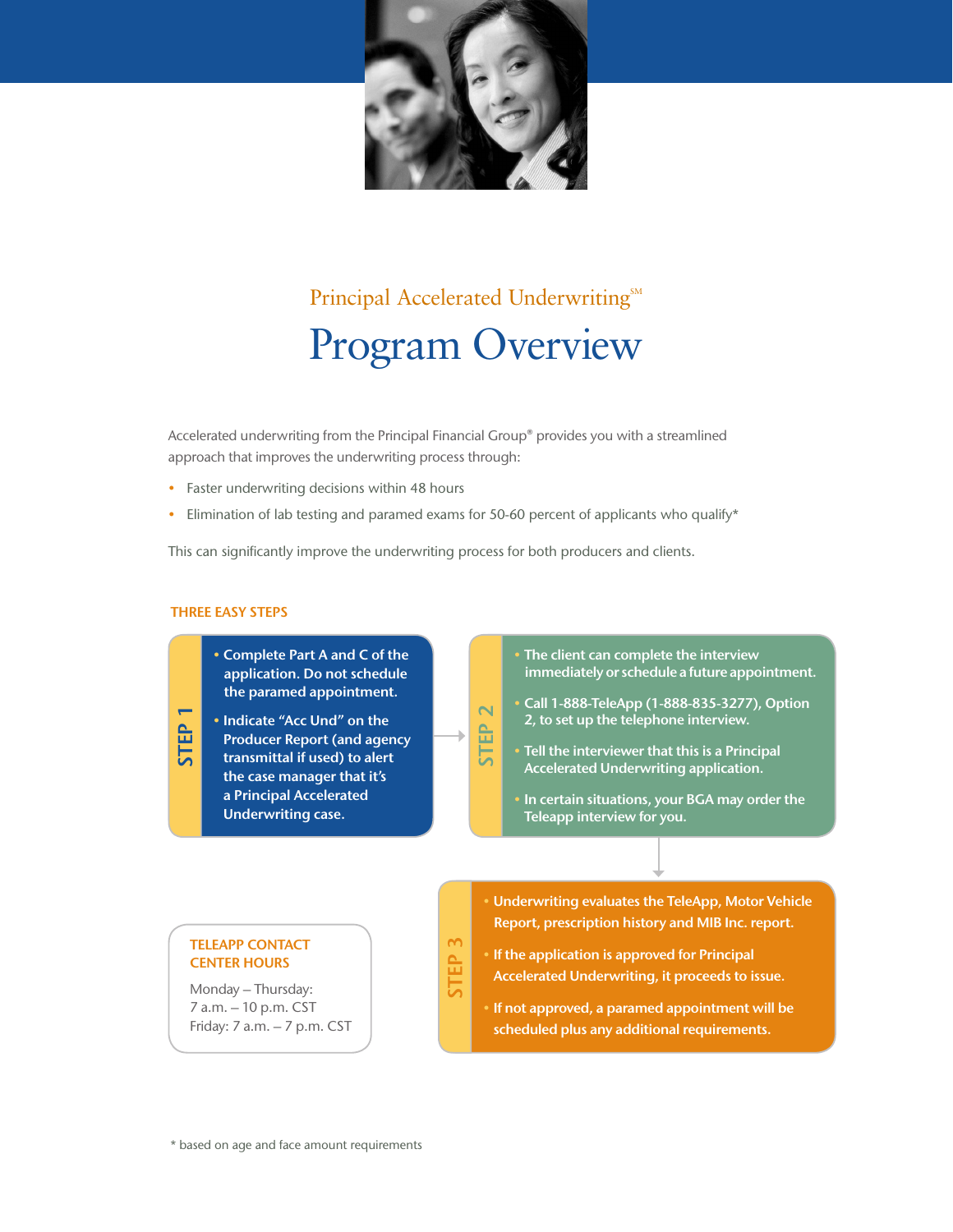## Questions and Answers

#### **Q: What types of data are used?**

**A:** We use MIB Inc., Motor Vehicle Reports (MVRs), prescription records and information collected during the TeleApp interview. We do not use information from companies who collect data for marketing purposes.

## **Q: What happens if clients are not approved for Principal Accelerated Underwriting?**

**A:** They simply revert back to the traditional underwriting process and requirements. To ensure no delays, we can schedule the paramed appointment for you from Exam One, Portamedic or APPS. During the TeleApp scheduling, please let us know if you would like us to order exams and which paramed you prefer.

## **Q: If The Principal® orders the labs and exams, how do I follow the status?**

**A:** When the decision is made that we need a paramed appointment, we'll send you a message and then place an order with the paramed firm. Please make sure your client understands that an exam may be required. Our case coordinators will manage the status on your behalf and notify you if there are any delays. We provide a detailed update at least once a week.

## **Q: Will some clients get a worse risk class than if they had gone through full underwriting?**

**A:** No. We use exactly the same underwriting guidelines as we do for full underwriting.

## **Q: Is there a chance the labs and exams might result in a worse underwriting class?**

**A:** In most cases, your client's risk class won't change based on the labs/exams. But if the results are abnormal (e.g., high blood pressure, high cholesterol, liver function tests) the underwriter will re-evaluate the risk class based on the new information.

## **Q: What kind of factors might result in my client not being approved?**

**A:** Our program is based on a statistical model. We studied applicants who have been approved for Super Preferred or Preferred in the past to understand what factors they have in common.

50-60 percent of applicants tend to have a high number of favorable factors, and we're able to approve them quickly without labs and exams. Other clients may have some favorable factors, but not enough to qualify for the streamlined process.

Our process is designed to select the best candidates for Principal Accelerated Underwriting. Sometimes, a client may be in perfect health and will ultimately be issued at Super Preferred or Preferred. However, the client may not have had enough positive health factors to qualify for this approval without an exam.

## **Q: Can I complete Part A of the application using your e-application?**

**A:** Yes. If you are a subscriber to iGO/iPipeline®, we highly encourage use of our e-application for universal life and term cases. It highlights required fields in yellow. As you complete the application, sections of the form are shown or purposely hidden based on answers.

## **Q: Will Principal Accelerated Underwriting work on replacement business?**

**A:** Yes. Make sure you submit the appropriate replacement forms for your state.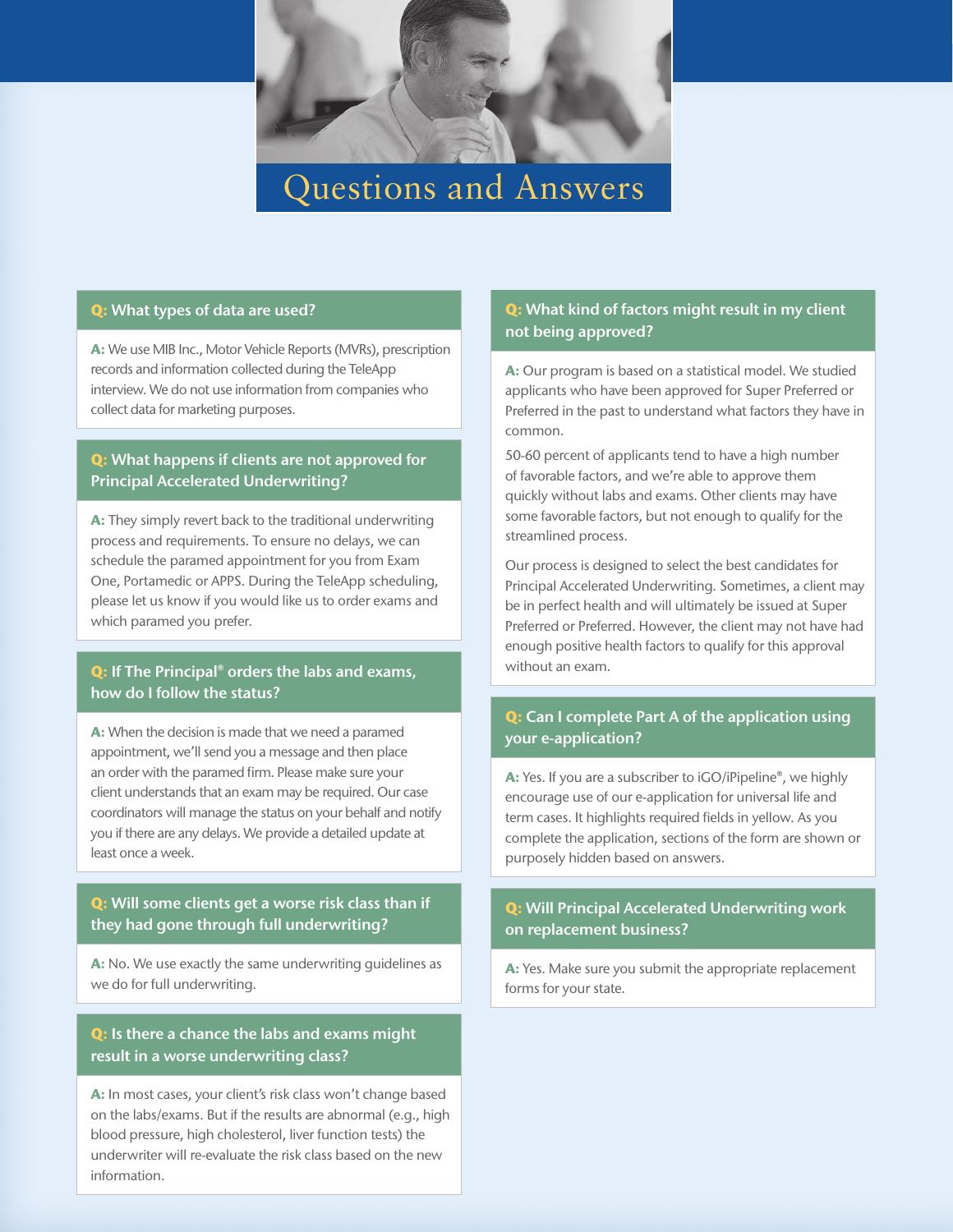#### **Q: What should I tell my client about this process?**

**A:** In discussions with sales representatives, we have found two strategies that work:

#### **1. Under-promise and over-deliver**

Once the client agrees to the purchase, complete the application and explain the next steps for underwriting just as you always have, including that someone will contact him or her to schedule a paramed appointment.

If the application is approved for Principal Accelerated Underwriting, share the good news. Tell the client, "Underwriting was able to approve you as Super Preferred/ Preferred without requiring a paramed appointment."

If the applicant is not approved for Principal Accelerated Underwriting, he or she simply completes the traditional underwriting process, and no follow-up with the client is required.

#### **2. Place all the cards on the table**

Once the client agrees to the purchase, complete the application and explain the next steps for underwriting. If you feel the client may qualify for Principal Accelerated Underwriting, explain the underwriting process and discuss the possibility of underwriting without the need for paramed exams. Let the client know that the underwriter will review the application and contact you if a paramed appointment will be required.

If the application is approved for Principal Accelerated Underwriting, share the good news. Tell the client, "Underwriting was able to approve you as Super Preferred/ Preferred without requiring a paramed appointment."

If the applicant is not approved, the client simply completes the traditional underwriting process, and the paramed firm contacts the client to schedule the exam.

## **Q: If my client is not approved, how much will the underwriter be able to share with me?**

**A:** There are four reasons why a client may not be approved for Principal Accelerated Underwriting:

- **1.** The client didn't meet one of the basic program parameters such as age, amount, product, etc.
- **2.** The underwriter found additional information on the TeleApp or other underwriting requirements that requires a paramed exam (e.g., MIB Inc. code, medication on prescription check, etc.).
- **3.** The Principal Accelerated Underwriting model score was not high enough to qualify for immediate approval. This simply means the client did not have enough positive risk factors to qualify for immediate approval. They still may be issued at Preferred or Super Preferred rates, but we need an exam/blood profile to complete the evaluation.
- **4.** The case was chosen as part of our random hold-out group. The underwriter can explain the reasons when he or she notifies you it has not been approved.

#### **Q: Is there anything else I need to know?**

**A:** To monitor quality and ensure solid mortality results, a small, random sample of applicants who qualify for Principal Accelerated Underwriting will go through full, traditional underwriting. We're very pleased to offer this innovative underwriting program that will allow us to streamline the underwriting process for many clients. The random sample is designed to ensure we are able to meet our mortality results and continue to offer this program for many years.

Our maximum issue age is 60, but approval rates tend to be better for younger clients. Older clients often take medications and may be more likely to have health history that will require a paramed exam, lab or APS. In our early tests, we found that a higher percentage of applicants qualified at ages 18-50 versus 51-60. But we still expect at least 25 percent of applicants aged 51-60 to qualify.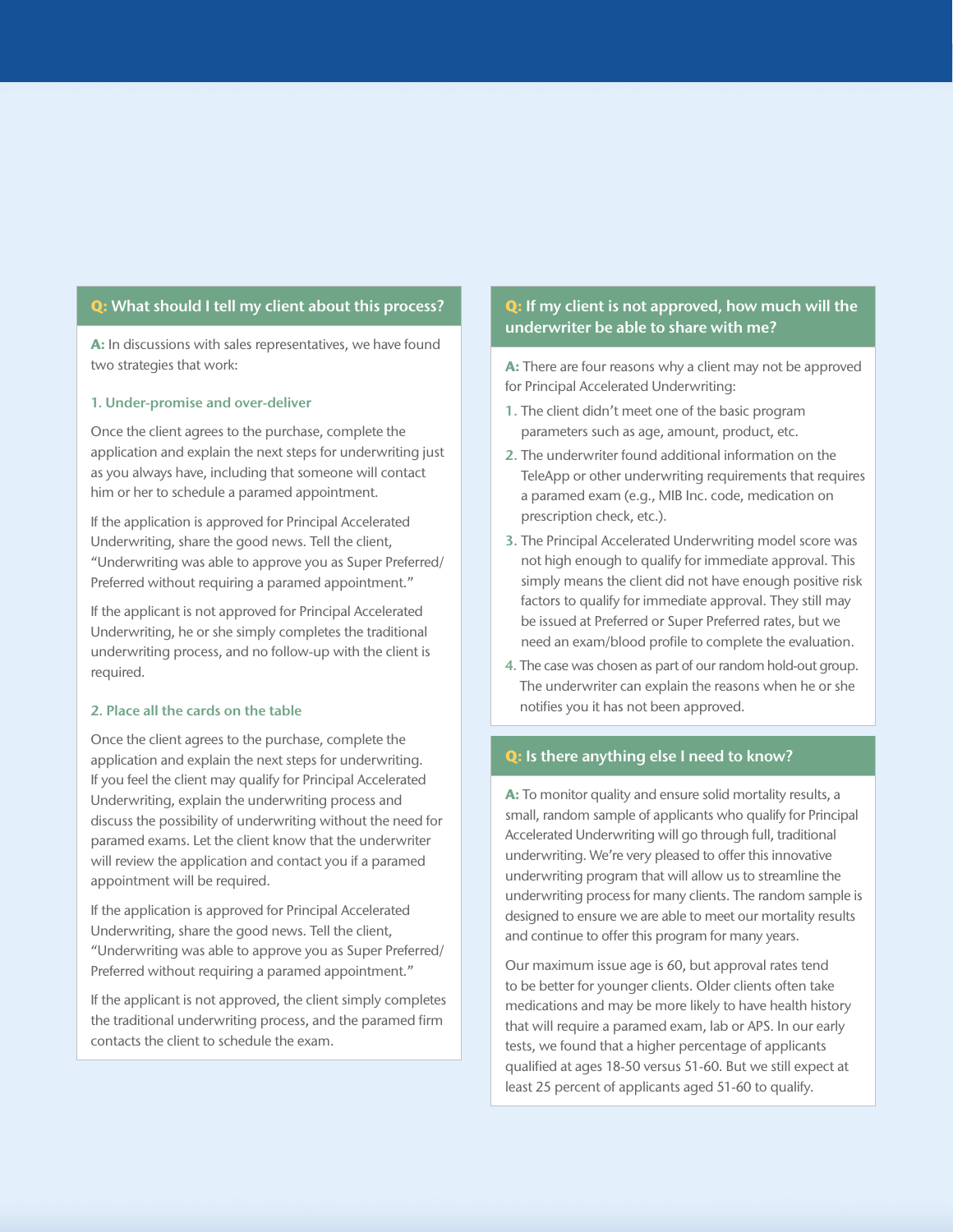## **Q: Is there a special application for Principal Accelerated Underwriting?**

**A:** No. Please use the same application you would for any life insurance request.

## **Q: Why is the TeleApp interview required for Principal Accelerated Underwriting?**

**A:** Our program is designed so we can issue in the shortest amount of time and is dependent on data, specifically the data we obtain through our in-house TeleApp interview. Completing the interview immediately eliminates delays.

## **Q: How do I order a TeleApp interview?**

**A:** The BGA may schedule the TeleApp interview for the financial representative. If you prefer to order it yourself, please follow the instructions below:

#### **Schedule by phone**

- Call 1-888-TeleApp (1-888-835-3277), Option 2, to set up the telephone interview for your client.
- You can have the client complete an interview immediately, or you can schedule a future appointment. Make sure you tell the interviewer that this is a Principal Accelerated Underwriting application.
- Provide basic information such as client name, face amount, etc.
- The interviewer will ask if you would like us to order the exam for you and your preferred paramed company (Exam One, APPS, Portamedic).
- At this point, we can complete the interview with the client immediately. This is the best way to guarantee fast turnaround. Either hand the phone to the client, or ask the interviewer to call the client back on his or her phone.
- If an immediate interview doesn't work for the client, please schedule a specific appointment that is more convenient.

#### **Web Scheduler**

- Access the Web Scheduler.
- Choose the TeleApp Web Scheduler link.
- Sign in using your Principal eFinancial Professional<sup>SM</sup> login. (If you need to obtain a user id and password, please contact us at 1-800-851-3343, Option 5.)
- Answer "yes" to the question that asks whether this is a Principal Accelerated Underwriting case.
- Indicate how you would like lab ordering handled if the case doesn't qualify for Principal Accelerated Underwriting.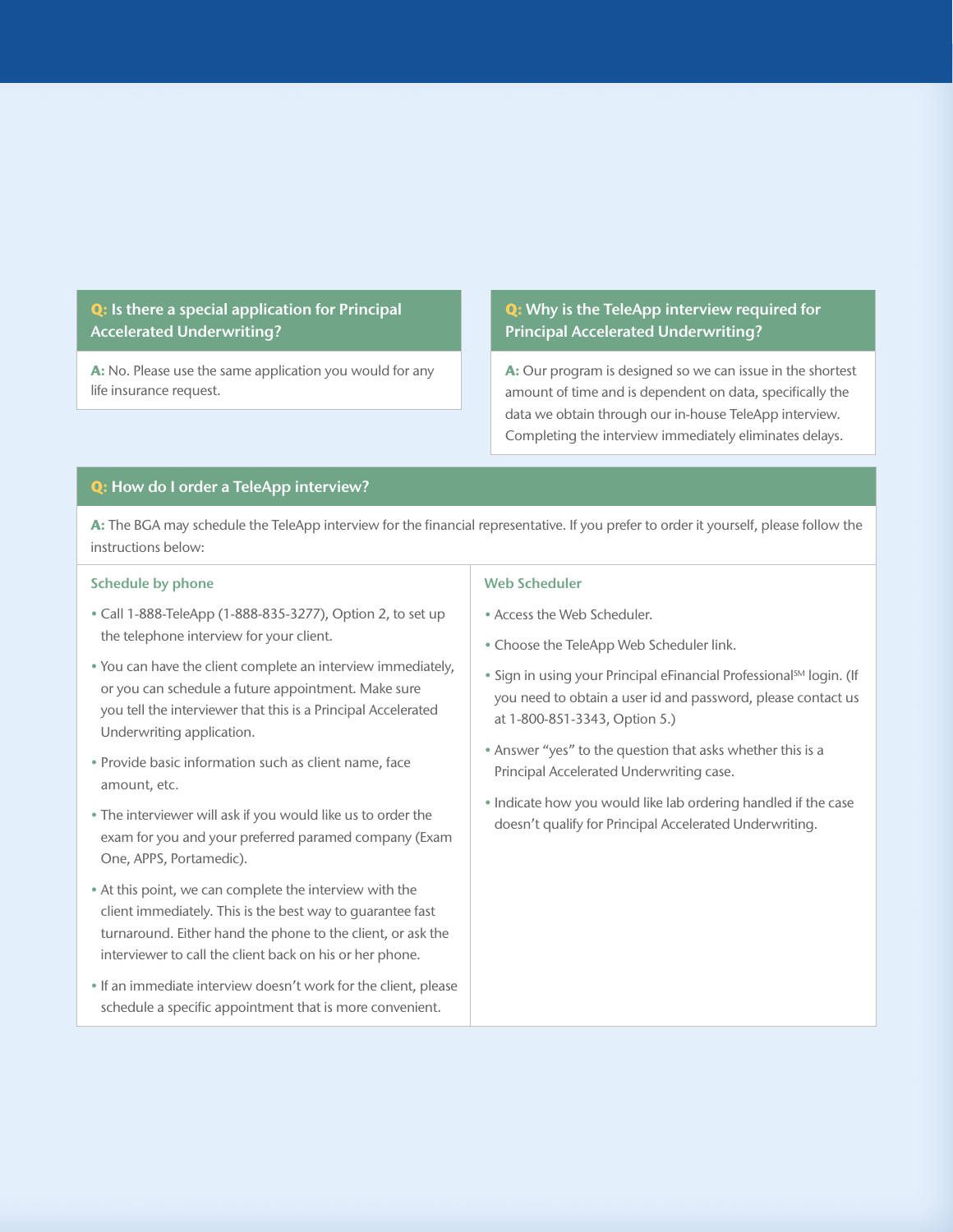# Qualifications

- Ages: 18 -60
- Face amount: \$50,000 \$1 million
- Products available: Term (10-, 15-, 20-, and 30-year), UL, IUL, VUL, SL, or Benefit VUL II (NY only)
- Build must be within the recommended weight limits. See checklist (BB10941).
- No major medical condition(s) from list below.
- If previously underwritten by The Principal, coverage was approved at Preferred or Super Preferred.
- Applicant is a U.S. citizen or permanent resident with no travel to hazardous locations.
- Stated blood pressure less than 140/85.
- Total cholesterol is less than 220, and cholesterol/ HDL ratio is less than 5.0.
- If age 50 or greater, applicant has a primary care physician and evidence of routine physicals.

**•** Chronic **Obstructive** Pulmonary Disease (COPD)/ Emphysema

• For Non-Tobacco Preferred, no tobacco use within the past 24 months.

- No parent or sibling death from cardiovascular disease, stroke or diabetes prior to age 60.
- No parent or sibling death from breast, colon, ovarian or prostate cancer prior to age 60.\*
- No history of bankruptcy in the past five years.
- No history of DUI or reckless driving within five years, or more than two moving violations in the past three years.
- No history of felony conviction in the past five years.
- No life, health or disability insurance has been rated, ridered or declined.
- No prior informal request to The Principal within the last 24 months.
- No labs have been ordered or completed within the last 12 months for life or disability insurance.
- TeleApp interview has been completed by client.
- \* Disregard cancer of opposite sex except for colon cancer. Disregard cancer if it pertains to only one family member, and insured has regular check-ups targeted at early diagnosis.

#### **Major Medical Condition List**

- **•** Alcohol abuse and/or treatment
- **•** Atrial Fibrillation
- **•** Barrett's Esophagus
- **•** Bipolar Disorder
- **•** Cancer (Exceptions: Basal Cell and Squamous Cell Carcinomas)
- **•** Epilepsy/Seizure
	- **•** Gastric Bypass/ Lap Band
	- **•** Heart Disease/ Heart Surgery — All forms
	- **•**  Hepatitis
	- **•** Hypertension (diagnosed within six months)
- **•** Kidney Disease
- **•** Lupus
- **•** Melanoma
- **•** Multiple Sclerosis (MS)
- **•** Parkinson's Disease
- **•** Peripheral Artery Disease (PAD)
- **•** Peripheral Vascular Disease (PVD)
- **•** Rheumatoid Arthritis (RA)
- **•** Sleep Apnea
- **•** Stroke/Transient
- **•** Ischemic Attack (TIA)
- **•** Ulcerative Colitis (UC)

NOTE: Advanced diagnostic testing, biopsies and cardiac testing may require an attending physician's statement and traditional underwriting. Other medical history may also require traditional underwriting.

- **•** Crohn's Disease
- Gestational **Diabetes**
- **•** Drug abuse and/or treatment
- **•** Diabetes/
	-
- -
	-